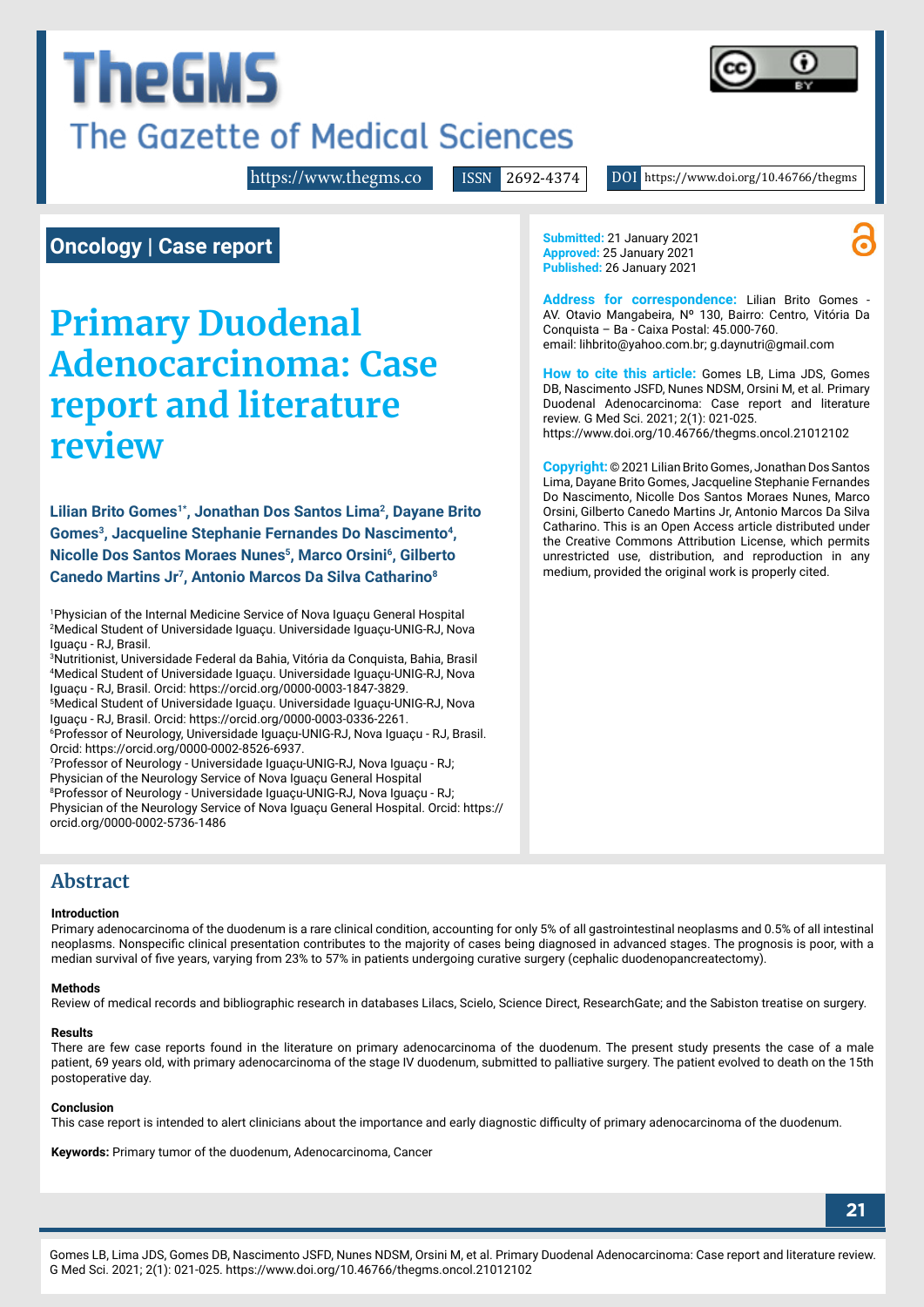

## **Introduction**

Despite constituting 80% of the gastrointestinal tract and comprising 90% of the mucosal surface, small bowel neo-formations are rare, corresponding to only 5% of all gastrointestinal neoplasms. Primary adenocarcinoma of the duodenum represents only 0.5% of all intestinal neoplasms and constitutes approximately 50% of malignant lesions of the small intestine [1]. Two North American series published in 2004 and 2010, demonstrated, respectively, that 65% and 57% of cases of adenocarcinoma of the small intestine appeared in the duodenum [2, 3].

The carcinogenesis of primary small intestine adenocarcinoma is not yet fully understood. However, it is believed to be related to mutations of the k-rass gene, involving allelic losses in tumor suppressor genes such as APC (Adenomatous polyposis coli), p53 and SMAD4 (Mothers against decapentaplegic homolog 4). The factors related to its low incidence come from theories related to the liquid content with low bacterial load and the rapid emptying in this intestinal segment, contributing to a lower exposure of the mucosa to carcinogenic agents. In addition to protective factors such as alkaline pH and high level of IgA [1].

Duodenal neoplasia can be classified according to its conformation in relation to the Vater ampoule, and it can be supra, peri or infra-ampullary  $[4]$ . Most of these tumors have a periampular location, probably due to the possible interaction of pancreatobiliary secretions with carcinogenic substances in food [5]. He has a predilection for males, with a peak of involvement in the seventh decade of life. The main risk factors include: familial adenomatous polyposis, hereditary non-polypoid colorectal cancer (CCNPH), Peutz-Jeghers syndrome, Crohn's disease, gluten-sensitive enteropathy and altered bile flow [1].

#### **Clinical case**

Male, 69 years old, white, with a history of type II diabetes mellitus, arterial hypertension and three ischemic strokes, went to the emergency department with complaints of abdominal pain, hematemesis and arrest feces elimination. He reported having undergone cholecystectomy 6 months ago, with normal histopathology. He denied weight loss. On objective examination, the patient was pale, normocardial, normotensive and diaphoretic. The abdominal palpation revealed a diffusely painful abdomen, distended, with no signs of peritoneal irritation, with a subcostal scar, Kocher type. Laboratory tests showed microcytic and hypochromic anemia with a hemoglobin of 12.6 g / dl and a hematocrit of 38.2%, slightly increased transaminases (AST 156 IU / L and ALT 246 IU / L), alkaline phosphatase of 200 IU / L and GGT of 354 IU / L. In addition to E.A.S.

with 12 to 15 leukocytes per field and 3 to 6 red blood cells per field. Abdominal-pelvic Computed Tomography (CT) without contrast was requested.

CT revealed a mass in the hepatic hilum to the pancreatoduodenal groove, causing extrinsic obstruction of choledoccus and gastrectasis. No other injuries were found in Organs abdominal-pelvic organs.

He was admitted to the General Surgery service for hemodynamic stabilization and etiological study. In this sense, in the face of the hypothesis of a duodenal neoformative process, the conduct was the passage of a nasogastric catheter in siphoning, zero diet and request for contrast imaging and endoscopic examination.

Abdominal-pelvic CT with oral contrast showed tumor lesion in the first and second duodenal portions, with invasion of adjacent organs: hepatic hilum, pancreas and stomach. Gastric lumen was narrowed, with no progression from oral contrast to the duodenum. The examination was interrupted due to the patient's intolerance to oral contrast, causing vomiting.

Upper Digestive Endoscopy (EDA) revealed an enlarged stomach due to gastroparesis. The gastric lake had dark liquid with residual bleeding in coffee grounds. In addition, the organ was deviated in the antral region, making it difficult to examine the region, but with a transposable pylorus, where a huge clot was observed in the removed duodenal bulb, with an infiltrating lesion occupying the posterior wall. It was not possible to progress to the second duodenal portion. Likewise, the biopsy and the passage of an enteral tube in the second portion through stenosis was not performed.

To complete the staging of the lesion, a chest CT scan was performed, which showed no changes and CEA, which was positive. In a later laboratory evaluation, he revealed hemoglobin of 9.4 g / dl and hematocrit of 30.1%, total proteins of 6.4 g / dl with an albumin / globulin ratio of 1.0, INR 2.81 and a total bilirubin of  $4.8$  mg  $/$  dl, of which 2.7 mg / dl of direct bilirubin and 2.1 mg / dl of indirect bilirubin. Exclusive parenteral nutrition was initiated through deep venous access in the right jugular vein and vitamin K replacement on alternate days.

The patient underwent exploratory laparotomy, gastroenteroanastomosis posterior to 40 cm from the Treitz angle and a biopsy that showed adenocarcinoma of the duodenal mucosa. Subsequently, it was presented as a complication in the postoperative period of efferent loop syndrome. The patient evolved to death on the 15th postoperative day.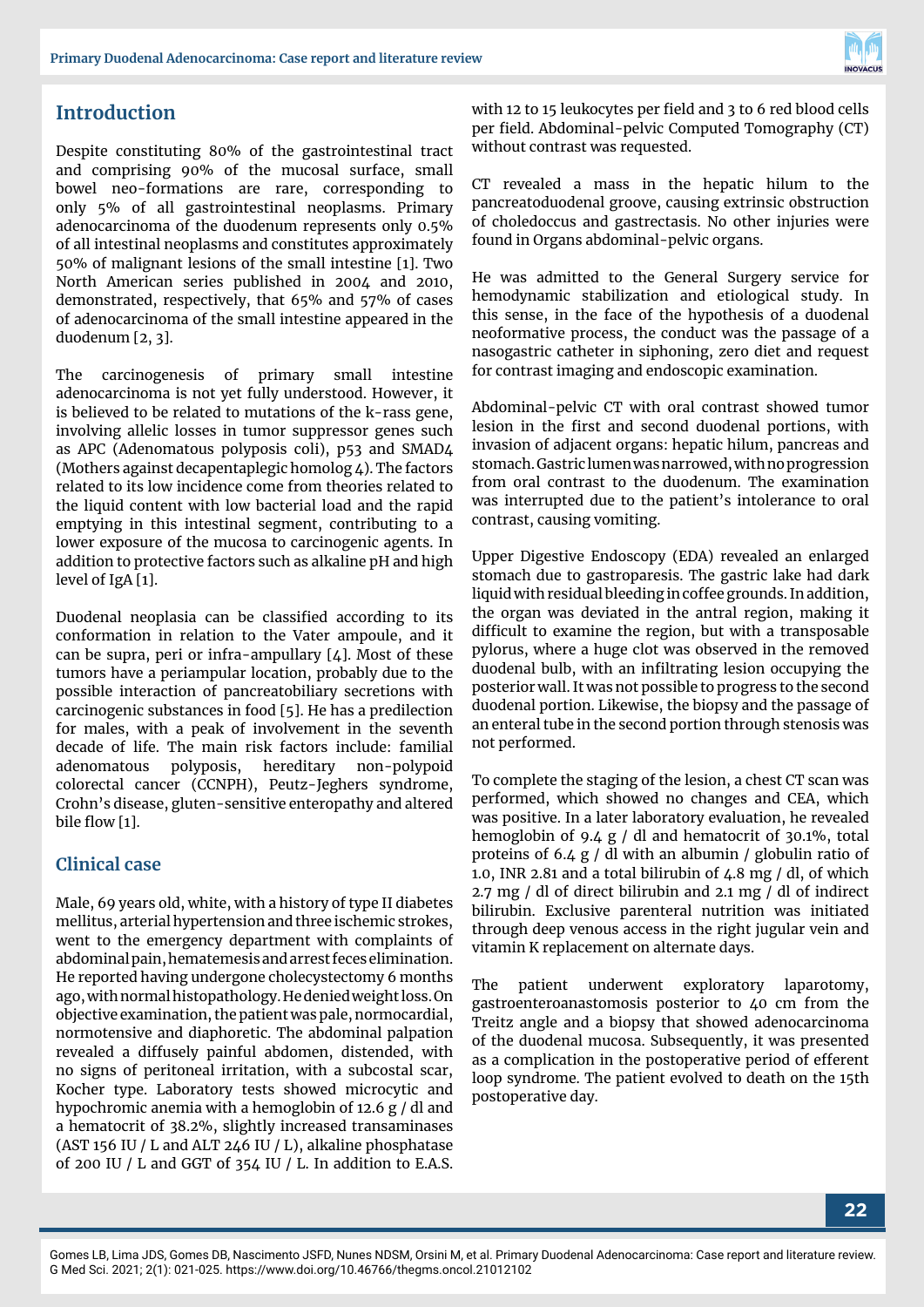

#### **Discussion**

#### **Clinical Presentation**

The non-specificity of the clinical manifestations of primary duodenal adenocarcinoma predisposes to diagnostic difficulties [1]. Dyspeptic symptoms, anorexia, malaise, nonspecific abdominal pain, postprandial nausea and vomiting, anemia and jaundice (present in periampular tumors), can constitute the presentation of tumors in the duodenum [6].

#### **Diagnostic Methods**

Early diagnosis is uncommon, only 20% to 50% of symptomatic patients have a correct preoperative diagnosis. There are no consensual recommendations regarding the sequence of tests to be requested in the face of clinical suspicion of primary duodenal adenocarcinoma. It can be diagnosed by radiological methods, particularly contrasted examinations of the digestive tract, Computed Tomography, CT Enterography or Magnetic Resonance Imaging that provide an accurate diagnosis in 50% to 70% of patients and enteroclysis with a diagnostic precision of approximately 90% [1, 7]; and by endoscopic methods, specifically EDA for proximal lesions and double-balloon enteroscopy and video capsuleendoscopy for distal lesions. Simple abdominal radiography and ultrasound were not effective for preoperative diagnosis. Despite the wide variety of diagnostic resources, proof of the existence of a small bowel tumor is often obtained during exploratory laparotomy, whether elective or emergency [7].

#### **Staging**

The staging system used for duodenal adenocarcinomas is the TNM system. Where T describes the extent of tumor spread through the layers that form the wall of the small intestine (mucosa, submucosa, own muscle and serosa); N describes the existence of tumor spread to regional lymph nodes and M indicates metastatic spread to distant organs. The TNM system was developed in 2010 by AJCC (American Joint Committee on Cancer) and UICC (International Union Against Cancer) (Table 1) [8].

Considering that in the case presented there was evidence of metastasis, we classified the tumor as stage IV (Table 1). In the United States, 32% of patients with adenocarcinomas of the small intestine are already diagnosed in stage IV, 26% in stage III, 27% in stage II and only 12% and 3% in stages I and 0, respectively [9].

#### **Treatment**

The set of aspects mentioned, namely clinical manifestations, tumor dissemination and the pattern of distant ganglion and organ metastasis, allows the treatment of primary duodenal adenocarcinoma to be established. In tumor lesions of the first and second portion of the duodenum, cephalic duodenopancreatectomy (Whipple Surgery) is the surgery of choice. In third and fourth portion lesions, segmental resection can be performed [1]. Whipple surgery has, in general, a higher morbidity and mortality than segmental resection, despite this, it is the surgical treatment that satisfies the principles of curative oncological surgery, since it is able to perform an en bloc resection of the lesion with lymphadenectomy. Regional lymphadenectomy should be performed regardless of the preoperative stage of the tumor, as it has demonstrated a direct impact on patient survival in five years [6, 10].

In case of tumor unresectability or poor general condition of the patient, palliative surgery is indicated, with a deviation of the duodenal transit through bilio-digestive surgery or gastroenteroanastomosis. As described, the latter being the procedure performed in the case under analysis [11-13].

There is no standard protocol for adjuvant therapy in patients with adenocarcinoma of the small intestine. They are usually treated similarly to periampular tumors [1].

#### **Prognosis**

The median survival of patients with primary duodenal adenocarcinoma ranges from 23% to 57%, over five years. Patients undergoing palliative surgery have a survival of months [14]. Several theories are related to the poor prognosis of this neoplasm, among which are, imprecision of symptoms, absence of physical findings, lack of clinical suspicion and rarity of these lesions [1]. Increases in the life expectancy of these patients are believed to be related to performing curative surgery (cephalic duodenopancreatectomy), presence of negative resection margins, as well as tumor location in the first or second duodenal portions.

#### **Conclusion**

Primary adenocarcinoma of the duodenum is a rare neoplasm, with a high rate of morbidity and mortality, mainly due to the imprecision of its symptoms, thus culminating in delayed diagnosis. Contrast radiological examinations and endoscopic examinations are useful in its preoperative diagnosis. Regarding treatment, cephalic duodenopancreatectomy is indicated in proximal lesions and segmental resection in distal lesions. Regarding the average survival of these patients, it is directly proportional to the state of nodal involvement, degree of injury and surgical resection. And finally, the presentation of this case aims to alert clinicians to the importance and difficulty of early diagnosis of primary duodenal adenocarcinoma.

## **Conflict of Interest**

The authors declare that there is no conflict of interest.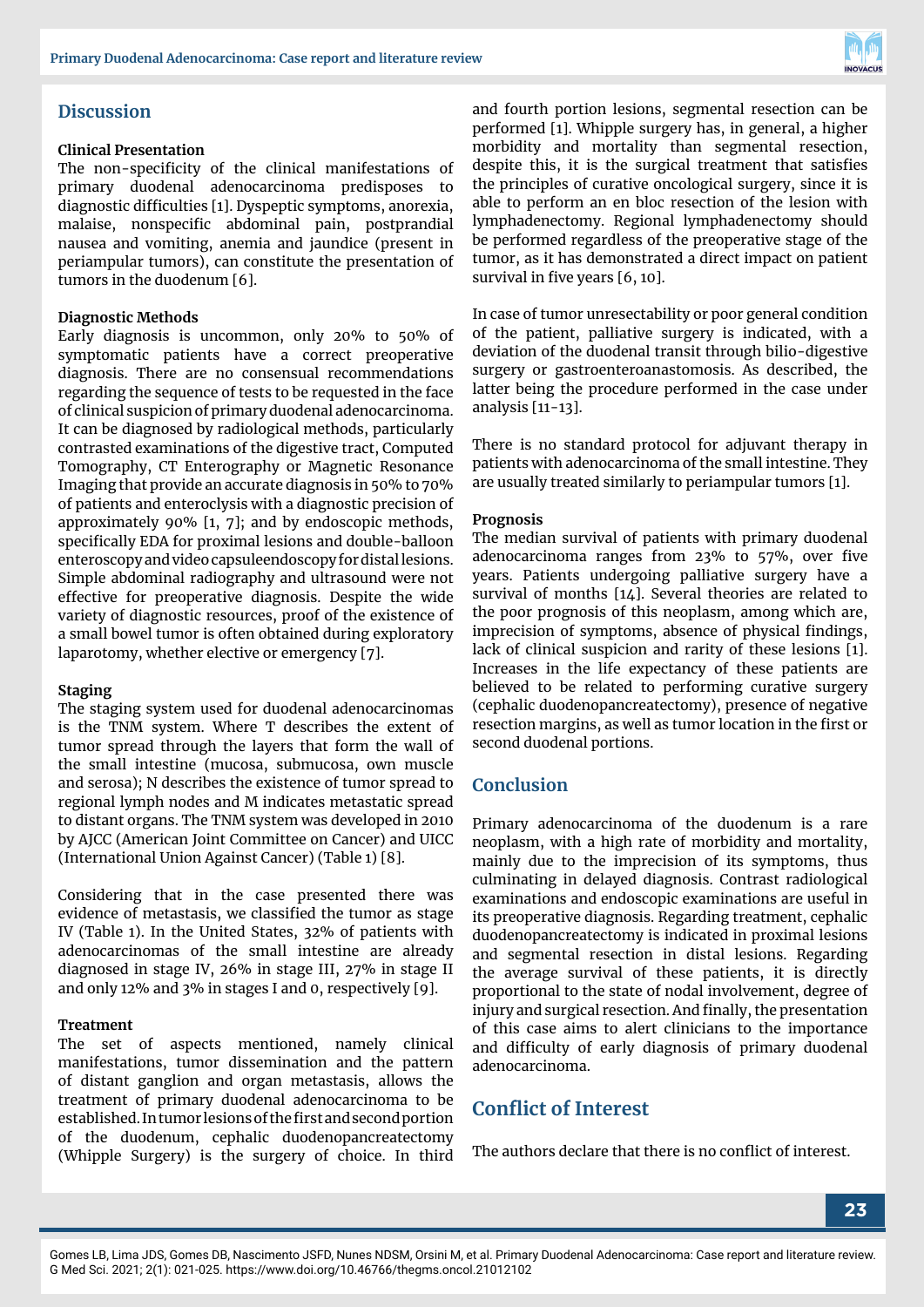

## **Abbreviations**

**AST:** Aspartate aminotransferase **ALT:** Alanine aminotransferase **GGT:** Glutamyl transferase range **EAS:** Summary examination of urine or type 1 urine **INR:** Reason for international standardization **CEA:** Carcinoembryonic antigen

### **References**

- 1. Townsend, Courtney M.; Beauchamp, R. Daniel; Evers, B. Mark; Mattox, Kenneth. Sabiston, Treatise on Surgery, The Biological Basis of Modern Surgical Practice. Translation of the 19th edition. Elsevier, 2015, p. 1255-1263.
- 2. Dabaja, B. S.; Suki, D.; Pro, B. Adenocarcinoma of the small bowel: Preservation, prognostic factors, and outcome of 217 patients. Cancer, 2004, 101: 518.
- 3. Halfdanarson, T. R.; Mc Williams, R. R.; Donohue, J. h.; Quevedo, J. F. - A single – institution experience with 491 cases of small bowel adenocarcinoma. Am J Surg, 2010, 199: 797.
- 4. Scott-Coombs DM, Williamson RC. Surgical treatment of primary duodenal carcinoma: a personal series. Br J Surg 1994; 81: 1472-4.
- 5. Ross, R. K.; Hartnett, N. M.; Bernstein, L.; Henderson, B. E. – Epidemiology of adenocarcinomas of the small intestine: is bile a small bowel carcinogen? Br J Cancer, 1991, 63: 143.
- 6. Heniford, B. T.; Iannitti, D. A.; Evans, P.; Gagner, M.; Henderson, J. M. – Primary nomampullary / periampullary adenocarcinoma of the duodenum. AmSurg, 1998, 64; 1165-9.
- 7. Karen, M.; Horton, M. D.; Elliot, K.; Fishman, M. D. - MDCT of the duodenum: Technic and Clinical Applications. Critical Reviews in Computed Tomography, 2004, 45; 309-334.
- 8. AJCC (American Joint Committee on Cancer) Cancer Staging Manual, 7th ed, Edge, SB, Byrd, DR, Compton, CC, et al (Eds), Springer, New York 2010. P.181.
- 9. AJCC (American Joint Committee on Cancer)

Cancer Staging Manual, 7th ed, Edge, SB, Byrd, DR, Compton, CC, et al (Eds), Springer, New York 2010. P.285.

- 10. Santoro, E.; Sacchi, M.; Sartari, F.; Graziano, F. Primary adenocarcinoma of the duodenum: Treatment and survival in 89 patients. Hepatogastroenterology, 1997, 44: 1157-63.
- 11. Kerremans, R. P. et al. Primary Malignant Duodenal Tumors. Annals of Surgery, 190 (2): 179-82, 1979.
- 12. Wyngarden, James B.; Jr. Lloyd H. S., Cecil Textbook of Medicine, 17th edition, Ed. Saunders International, Philadelphia, Part XI, Section 100, p. 702, 1985.
- 13. Samama, G. et al. Primary Carcinoma of the duodenum. Ann. Chir. 32 (7): 386-8, Sep. 1978.
- 14. Bucher, P.; Gervaz, P.; Morel, P. Long-term results of radical resection for locally advanced duodenal adenocarcinoma. Hepatogastroenterlology, 2005, 52: 1727-1729.
- 15. Sohn T. A., Lillemoe K.D., Cameron J.L., Pitt H.A., Kaufman H.S., Hruban R.H., Yeo C.J. - Adenocarcinoma of the duodenum: Factors influencing log-term survival. J. Gastrointest Surg 1998; 2 (1): 79-87.
- 16. Khanal S, Joshi U, Bhattarai A, Agrawal V, Sayami G, Bhandari RS. Primary Duodenal Adenocarcinoma: Uncommon Tumor, Uncommon Presentation. A Case Report and Review of the Literature. Int Med Case Rep J. 2020 May 15;13:165-169. doi: 10.2147/IMCRJ.S256107. PMID: 32523384; PM-CID: PMC7237129.
- 17. Hagihara S, Shimizu T, Inoue Y, Asakuma M, Hirokawa F, Taniguchi K, Hayashi M, Uchiyama K. A complete response to capecitabine and oxaliplatin chemotherapy in primary duodenal carcinoma with liver and nodal metastases: A case report. Surg Case Rep. 2018 Sep 29;4(1):125. doi: 10.1186/s40792-018-0532-2. PMID: 30269236; PMCID: PMC6163120.